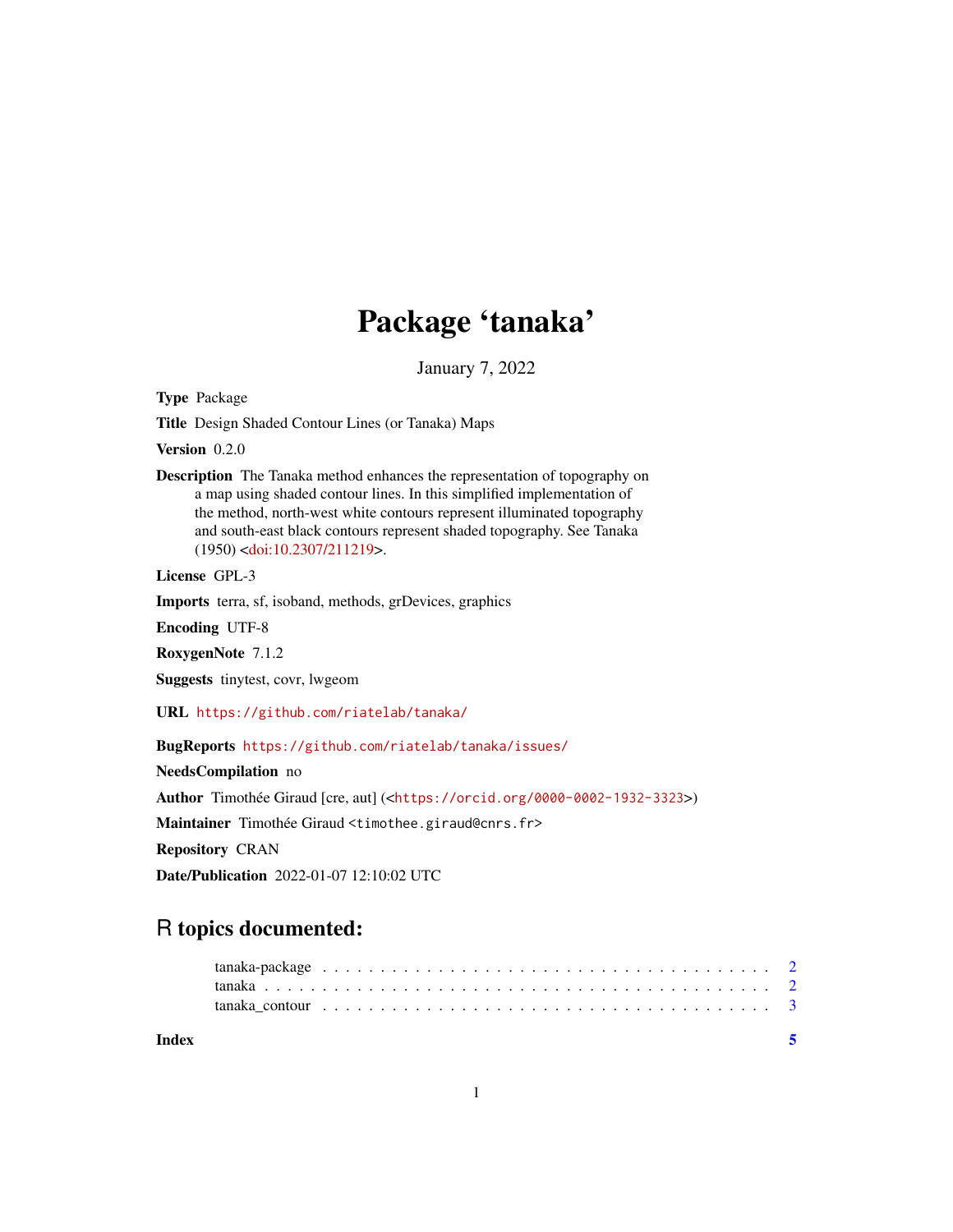<span id="page-1-0"></span>

#### Description

The tanaka package is a simplified implementation of the Tanaka method. Also called "relief contours method", "illuminated contour method", or "shaded contour lines method", the Tanaka method enhances the representation of topography on a map using shaded contour lines. North-west white contours represent illuminated topography and south-east black contours represent shaded topography.

tanaka *Plot a Tanaka Map*

#### Description

This function plots a tanaka map.

#### Usage

```
tanaka(
  x,
 nclass = 8,
 breaks,
 col,
 mask,
 light = "#ffffff70",
 dark = "#00000090",
  shift,
  legend.pos = "left",
  legend.title = "Elevation",
  add = FALSE)
```
#### Arguments

| x      | a raster or an sf contour layer (e.g. the result of tanaka_contour()). |
|--------|------------------------------------------------------------------------|
| nclass | a number of class.                                                     |
| breaks | a vector of break values.                                              |
| col    | a color palette (a vector of colors).                                  |
| mask   | a mask layer, a POLYGON or MULTIPOLYGON sf object.                     |
| light  | light shadow (NW color).                                               |
| dark   | dark shadow (SE color).                                                |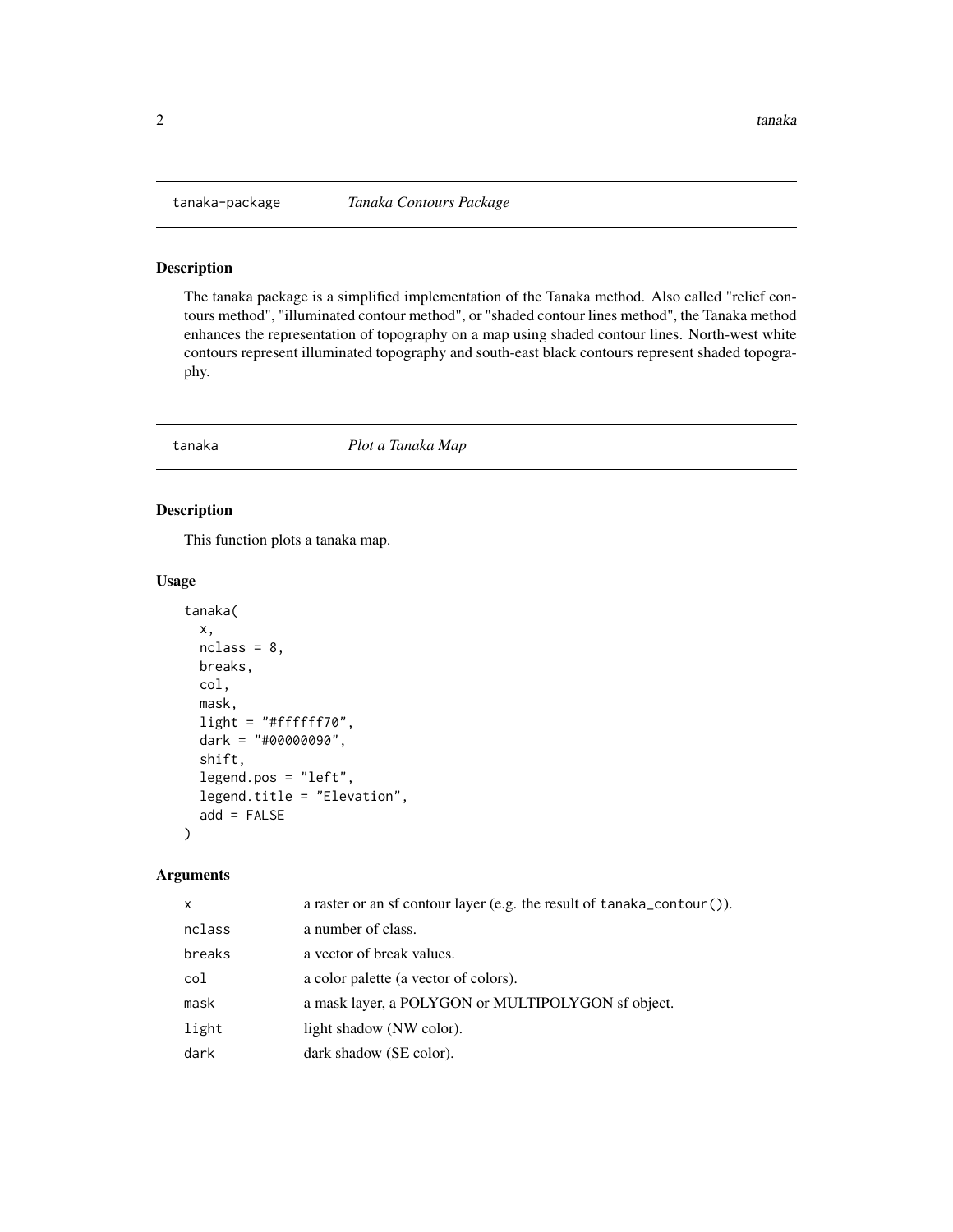#### <span id="page-2-0"></span>tanaka\_contour 3

| shift        | size of the shadow (in map units).                                                                                                                                                                                                   |
|--------------|--------------------------------------------------------------------------------------------------------------------------------------------------------------------------------------------------------------------------------------|
| legend.pos   | position of the legend, one of "topleft", "top", "topright", "right", "bottomright",<br>"bottom", "bottomleft", "left" or a vector of two coordinates in map units $(c(x,$<br>y)). If legend.pos="n" then the legend is not plotted. |
| legend.title | title of the legend.                                                                                                                                                                                                                 |
| add          | whether to add the layer to an existing plot (TRUE) or not (FALSE).                                                                                                                                                                  |

#### Value

A Tanaka contour map is plotted.

#### References

Tanaka, K. (1950). The relief contour method of representing topography on maps. *Geographical Review, 40*(3), 444-456.

#### Examples

```
library(tanaka)
library(terra)
library(sf)
com <- st_read(system.file("gpkg/com.gpkg", package = "tanaka"),
              quiet = TRUE)
ras <- rast(system.file("tif/elev.tif", package = "tanaka"))
tanaka(ras)
tanaka(ras, mask = com)
tanaka(ras, breaks = seq(80,400,20),
      legend.pos = "topright",
      legend.title = "Elevation\n(meters)")
tanaka(ras, nclass = 15,
      col = hcl.colors(15, "YlOrRd"),
      legend.pos = "topright",
       legend.title = "Elevation\n(meters)")
```
tanaka\_contour *Create a Contour Layer*

#### Description

Create a contour layer.

#### Usage

 $t$ anaka\_contour(x, nclass = 8, breaks, mask)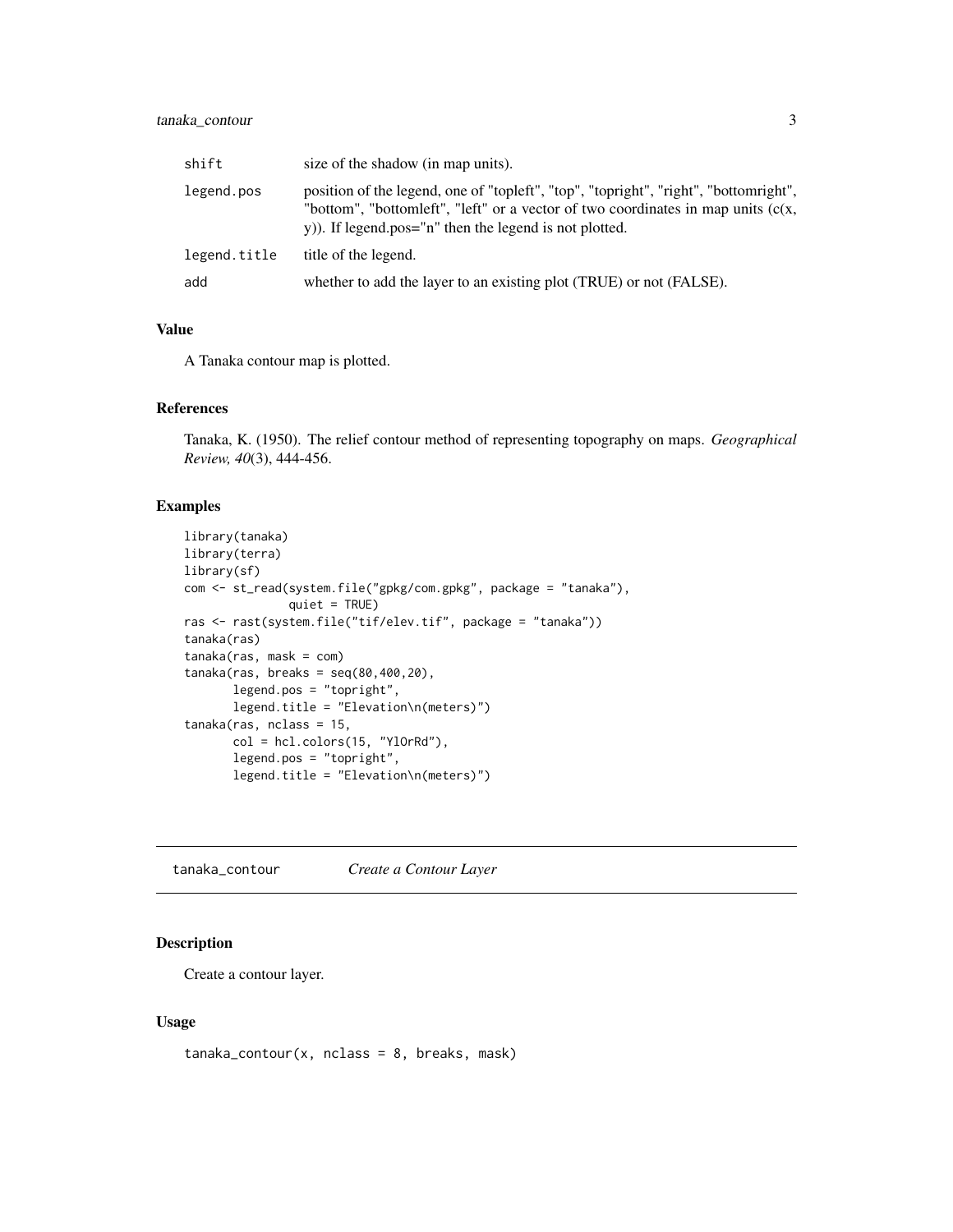#### Arguments

| X      | a raster object.                                   |
|--------|----------------------------------------------------|
| nclass | a number of class.                                 |
| breaks | a vector of break values.                          |
| mask   | a mask layer, a POLYGON or MULTIPOLYGON sf object. |

#### Value

A MULTIPOLYGON sf object is return. The data.frame contains 3 fields: id, min (minimum value of the raster in the MULTIPOLYGON) and max (maximum value of the raster in the MULTIPOLY-GON).

#### Examples

```
library(tanaka)
library(terra)
library(sf)
ras <- rast(system.file("tif/elev.tif", package = "tanaka"))
iso \le tanaka_contour(x = ras)
plot(st_geometry(iso), col = c("#FBDEE1", "#F0BFC3", "#E7A1A6",
                                "#DD8287", "#D05A60", "#C03239",
                                "#721B20", "#1D0809"))
```